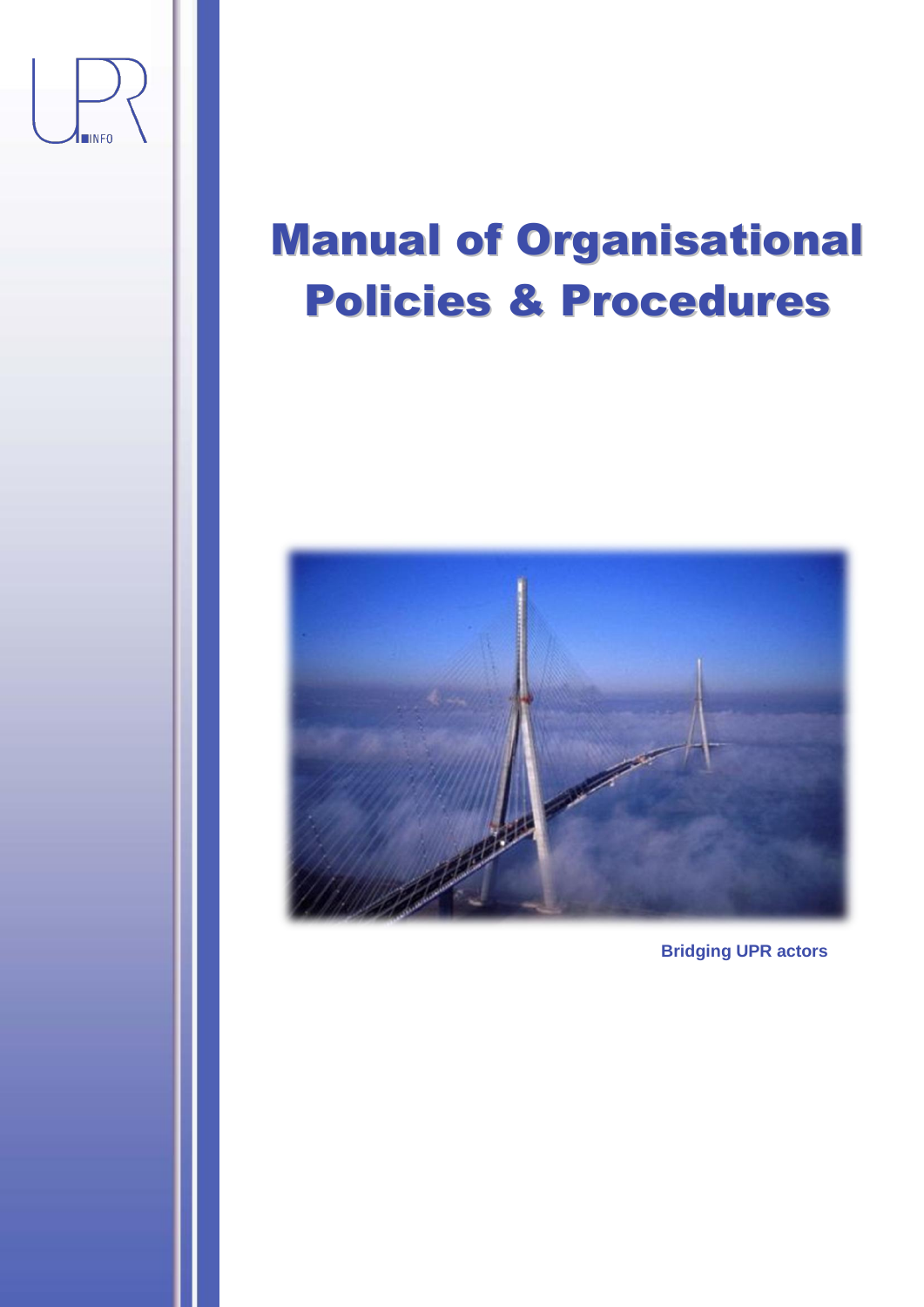

### **Policies and Procedures**

### **1. Organisation**

- *UPR Info* is an association under article 60, operating under full legal compliance with the Swiss civil code.
- *UPR Info* is a non-profit organisation, and as such, any surplus revenues generated through its operations are to be used solely for the purpose of the organisational mission.
- As a non-governmental organisation, *UPR Info* is not to be part of, or controlled by, any government or intergovernmental agency. The organisation acts in full independence and transparency.
- The mission of *UPR Info* is to promote and strengthen the Universal Periodic Review (UPR) by raising awareness, providing capacity-building tools, and bridging the different actors of the UPR process in order to ensure the universal advancement of human rights.
- *UPR Info* pursues its mission while holding as central the values of universality, transparency, impartiality, inclusiveness, and ownership.

#### **1.1. Structure**

#### *1.1.1. Executive Board (as of 2014):*

- $\checkmark$  President: Mr. Bertrand G. Ramcharan
- $\checkmark$  Executive Secretary: Ms. Kamelia Kemileva
- $\checkmark$  Treasurer: Ms. Saida Manieva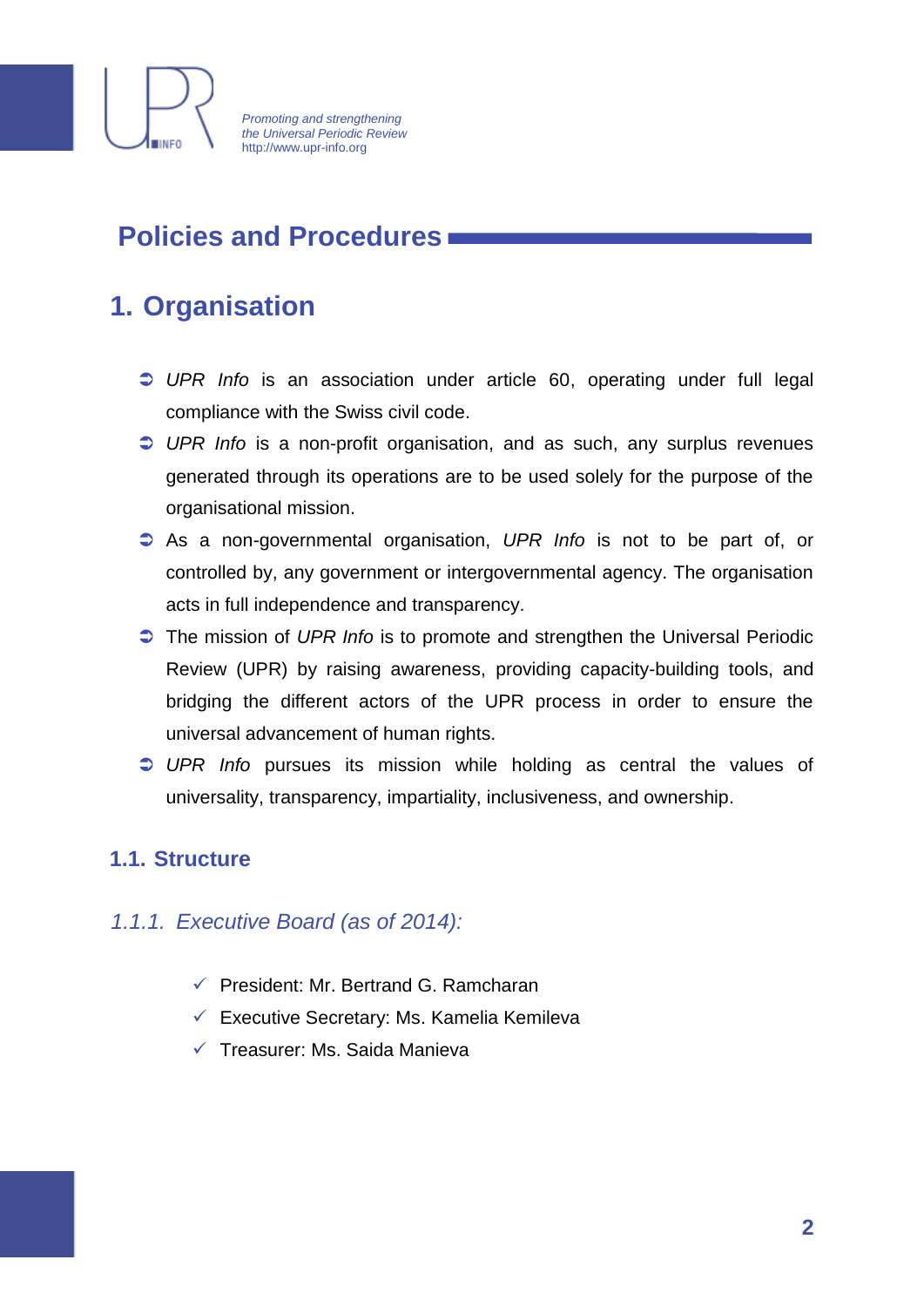

#### *1.1.2. Secretariat (as of 2014):*

- $\checkmark$  Executive Director: Mr. Roland Chauville
- $\checkmark$  Programmes Director: Mr. Jean-Claude Vignoli
- $\checkmark$  Programme Manager: Ms. Francesca Piccin
- $\checkmark$  Programme Manager: Ms. Kira Youdina

#### *1.1.3. Advisory Board (as of 2014):*

- Ms. Anita Goh (France), *NGO Group for the CRC*
- Mr. Marc Lemon (United Kingdom), *Universal Rights Group*
- Professor Edward R. McMahon (United States), *University of Vermont*
- Ms. Katharina Rose (Germany), *International Coordinating Committee of National Human Rights Institutions*
- Mr. Razvan Rotundu (Romania), *Permanent Mission of Romania*

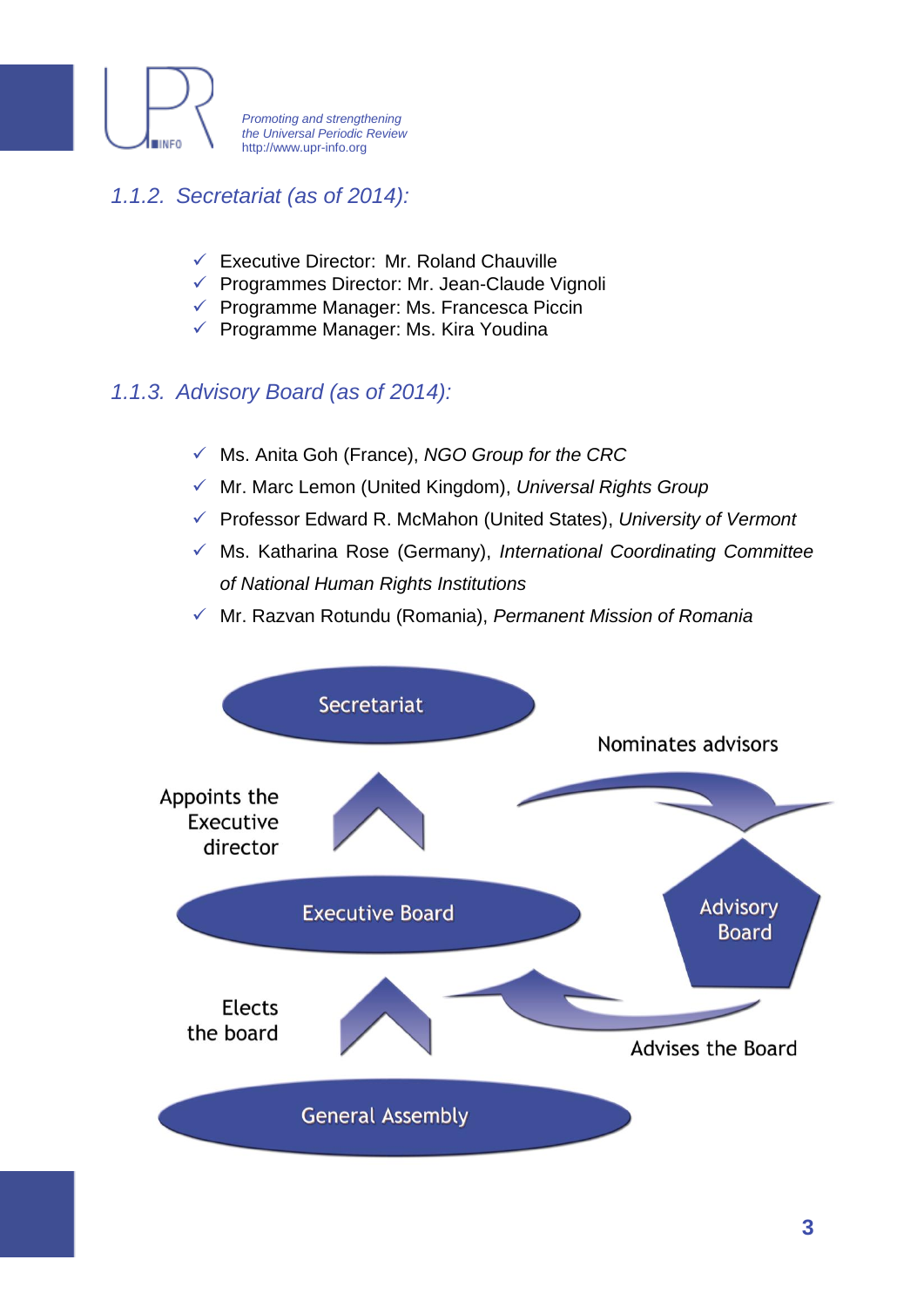

### **2. Governance**

#### **2.1. General Assembly**

- The General Assembly is the supreme organ of *UPR Info*. It consists of all members of the association, excluding the Advisory Board members.
- The General Assembly shall be responsible for approving the Annual Report and the Financial Report, and for electing the members of the Executive Committee, the President, the Treasurer, the Executive Secretary and an accounts controller. It shall also be responsible for deciding upon the admission or exclusion of members.
- **Each member of the General Assembly is to be presented with the** organisational statute, and shall become familiar with each item prior to the commencement of duties.

#### **2.2. Annual Meeting**

- The General Assembly meets once per year in ordinary session. It may also meet in extraordinary session whenever necessary or at the request of one fifth of the membership.
- $\supset$  The Annual Meeting is validly constituted by the presence of a qualified majority of its members.
- $\supset$  The decisions of the General Assembly are taken by a simple majority vote of the members present. In case of a tie, the President counts double. However, decisions relating to the modification of the statutes and the dissolution of the association can only be taken by a qualified majority of two thirds of all the members of the Assembly.
- **→** A summons stating the agenda of the Annual Meeting is to be addressed by the Executive Committee to each member at least 10 days in advance.
- $\supset$  Minutes of each meeting of the governing body shall be produced, distributed to each member of the governing body, and archived for future reference.

#### **2.3. Executive Committee**

- $\supset$  The Executive Committee is the deciding board in charge of reaching the organisation's goals, and is authorised to take all necessary measures to achieve the goals of the association.
- The Executive Committee consists of the President, the Treasurer, and the Executive Secretary.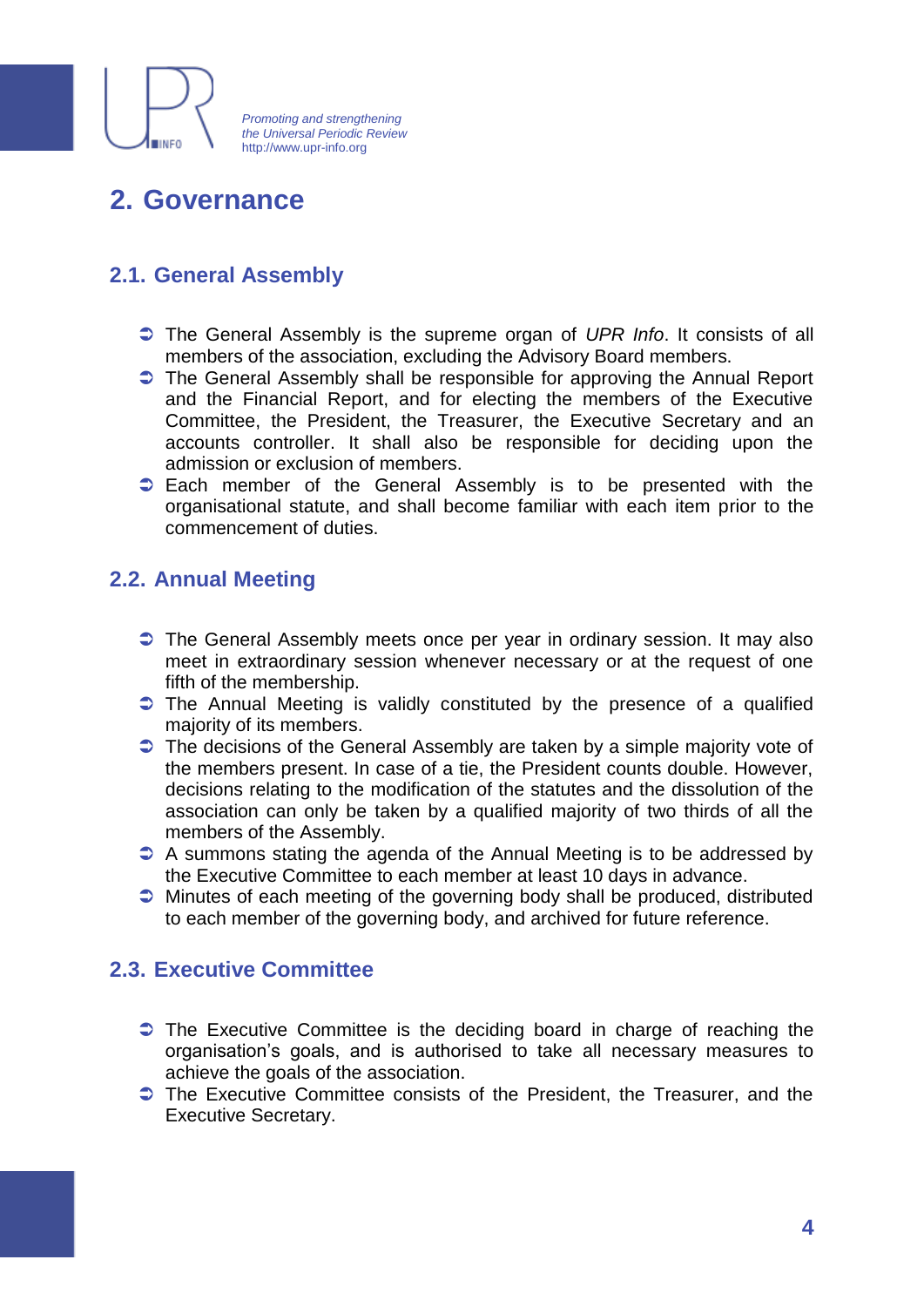

- $\supset$  The President, holding the principal representational role, is commissioned with providing advice and expertise regarding the operational direction of the organisation, chairing the Committee meetings, representing *UPR Info* at meetings, and providing the final approval on the annual strategy and the annual report of *UPR Info*.
- $\supset$  The Treasurer manages the fiscal development of the organisation. The Treasurer is responsible for conducting an annual overview of the organisation's budget and accounting, providing inputs on the general organisation of the administration and financial modalities of the organisation, and providing advice on fundraising opportunities. The Treasurer shall work closely with the Executive Director, and participate actively in Committee meetings.
- $\supset$  The Executive Secretary provides the Committee with the necessary background information and documentation in support of its objectives, works with the Executive Director to organise the meetings of the Committee, and participates actively in the Committee meetings.
- $\supset$  The Committee holds meetings approximately two times per calendar year, but not less than once per year.
- The Committee composition shall demonstrate, whenever possible, geographical and gender diversity.
- $\supset$  The term of office of each member of the Executive Committee is two years, with a possibility of renewal.
- $\supset$  The members of the Executive Committee act voluntarily and can only claim compensation for the actual costs of their travel. For duties requested which go beyond the usual functioning of the post, each member of the Committee may receive appropriate compensation.
- $\supset$  Prior to joining the Committee, each potential Executive member shall be asked to disclose any potential and actual conflicts of interests with the organisational aims.

#### **2.4. Advisory Board**

- **◯** The Advisory Board is in charge of providing the Executive Committee and the staff with advice, expertise and strategies on the activities of the organisation in order to better fulfil its mission.
- The Advisory Board consists of representatives of different actors of the UPR process, namely civil society representatives, UN agencies, UN Member States, National Human Rights Institutions.
- $\supset$  The Advisory Board shall correspond regularly with staff, whether by meetings in person or through mediums aided by communication technologies, to provide and share resources for the progress of the organisational mission.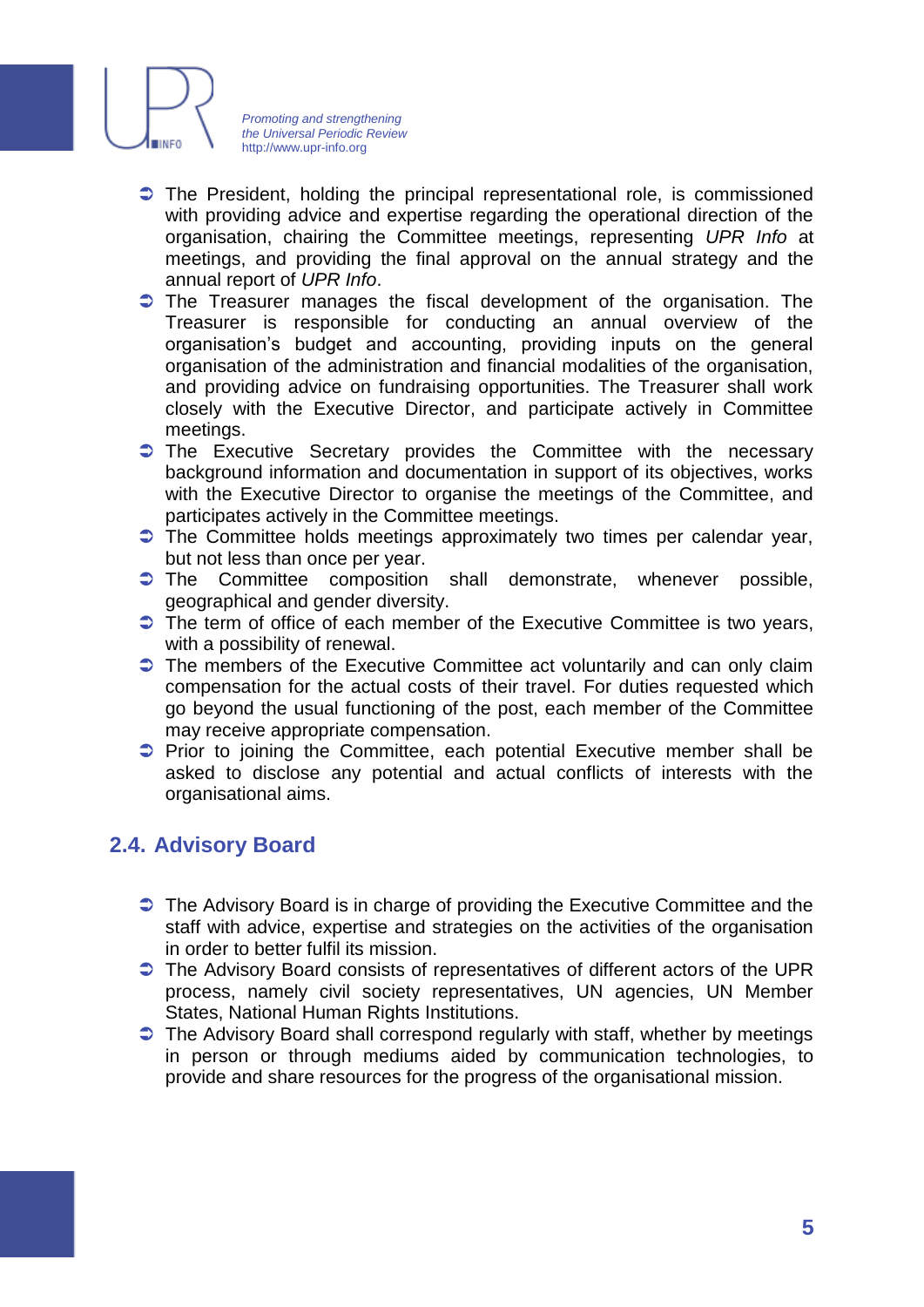

#### **2.5. Secretariat (Staff)**

- The Secretariat is headed by the Executive Director of *UPR Info* and is responsible for the day-to-day activities of the organisation, programmes and project management, fundraising (as per consultations with the Advisory Board and the Executive Committee), and other operational activities.
- The Executive Director cannot be elected to the Executive Committee and is not eligible to vote in the General Assembly.
- $\supset$  The organisation is legally committed by the signature of its Executive Director.

### **3. Human Resources**

- *UPR Info* is an equal opportunity employer, and does not discriminate on the basis of gender, ethnicity, disability, age, religion, marital status or sexual orientation.
- $\supset$  The equal opportunity policy is applicable to all facets of recruitment, including, but not limited to hiring, job placement, promotion, termination, pay level, and access to benefits.
- All personnel, including staff, interns and volunteers, are expected to act at all times with utmost professionalism and integrity, in a manner reflective of the values of the organisation.
- All personnel are to be treated with fairness and equity. Should any grievances occur, the concern shall be resolved in a productive manner.
- **Personnel will be responsible to understand, respect and work at all times** without prejudice to age, ethnic origins, disability, gender, physical and mental health, religion, sexuality or cultural background.
- *UPR Info* shall provide proper training and orientation for new personnel, including information on its structure, mission, strategies, activities, policies, and conditions of employment.
- $\supset$  Personnel shall be provided with suitable working conditions conducive to the fulfilment of their job duties.
- **Personnel shall be guided in maintaining the highest standards of professional** and personal conduct, and in taking personal and professional responsibility for their actions and decisions.
- $\supset$  The organisation shall provide opportunities for individual growth and staff development, and foster an environment whereby supervisors encourage the growth of staff.
- Guidance shall be provided to personnel with access to official documentation or information regarding maintenance of the integrity, confidentiality, and privacy of such information to protect any individual concerned.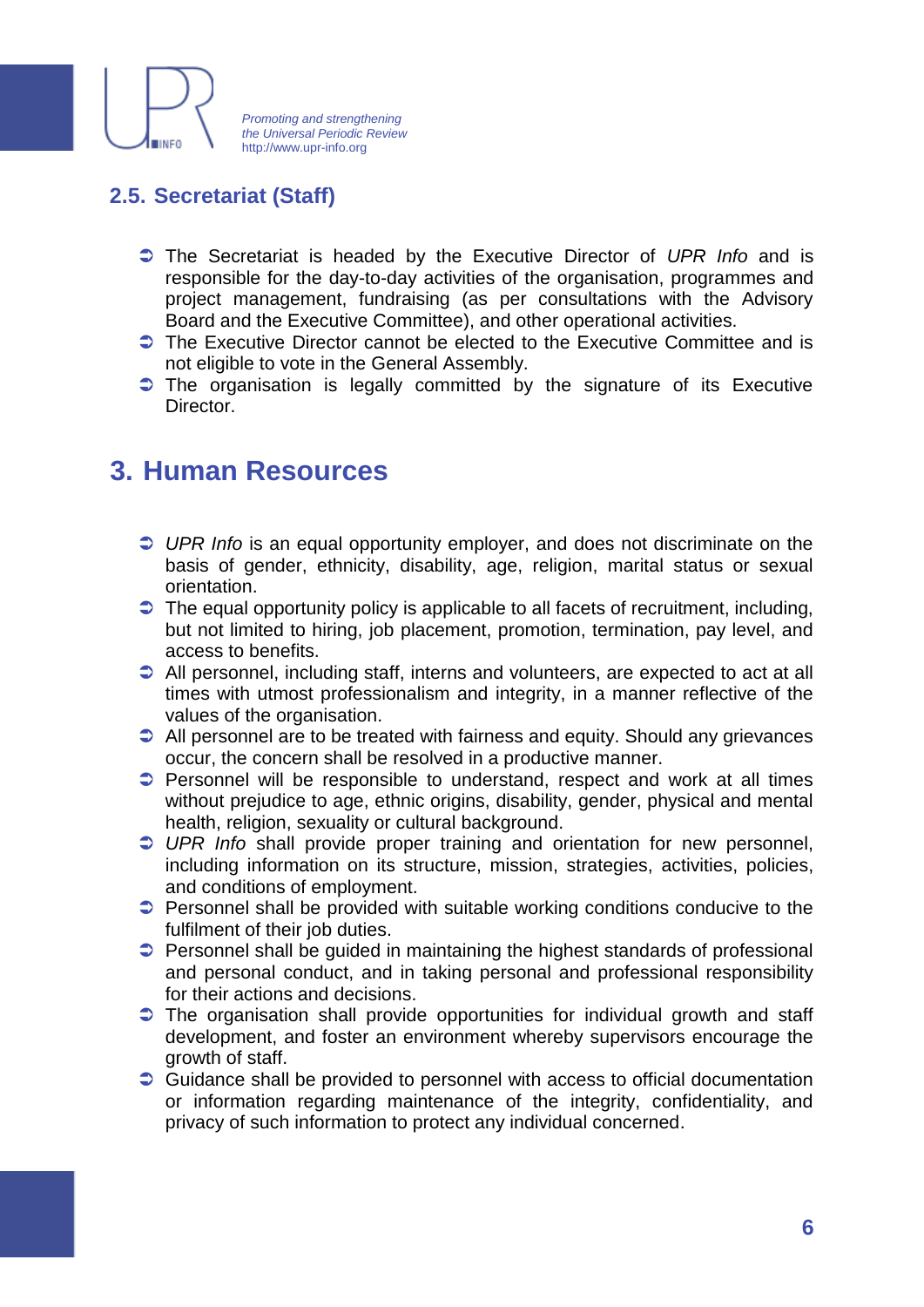

### **4. Partnership & Cooperation**

- In all partnerships, *UPR Info* shall seek to create linkages based upon mutual benefit in line with the mission of the organisation.
- *UPR Info* shall act in full transparency in its interactions with prospective and actual partners, enabling mutual trust and knowledge sharing.
- *UPR Info* shall support any actor, especially civil society representatives, in need of further information in order to fully participate in the UPR.

### **5. Fundraising**

- $\supset$  The resources of the organisation come from bequests, gifts, donations, actions, and private and public grants. Funds are used in accordance with social purpose.
- *UPR Info* works to ensure full compliance with the donor guidelines, and strives in all its endeavours, through careful planning, monitoring and evaluation, to ensure the sustainability and maximal stakeholder impact of each activity undertaken.
- While universality is a core principle, *UPR Info* does not pursue or accept funding from any source that would potentially jeopardize its impartiality and neutrality.

### **6. Fiscal & Legal**

- The fiscal year begins on January 1 and ends on December 31 of each year.
- $\supset$  The accounts are audited annually by an auditor appointed by the General Assembly.
- $\supset$  The annual Financial Report shall be made publicly available, through the organisational website and upon request.
- Should any irregularity, or suspected irregularity, involving employees as well as consultants, vendors, or partners arise, *UPR Info* will convene meeting with Executive committee and take all necessary action against continuation of fraudulent activity.
- *UPR Info* shall provide for a procurement system of quality and integrity, ensuring the fair and equitable treatment of all persons or firms involved in purchasing, while at the same time seeking to obtain the most cost efficient services and products.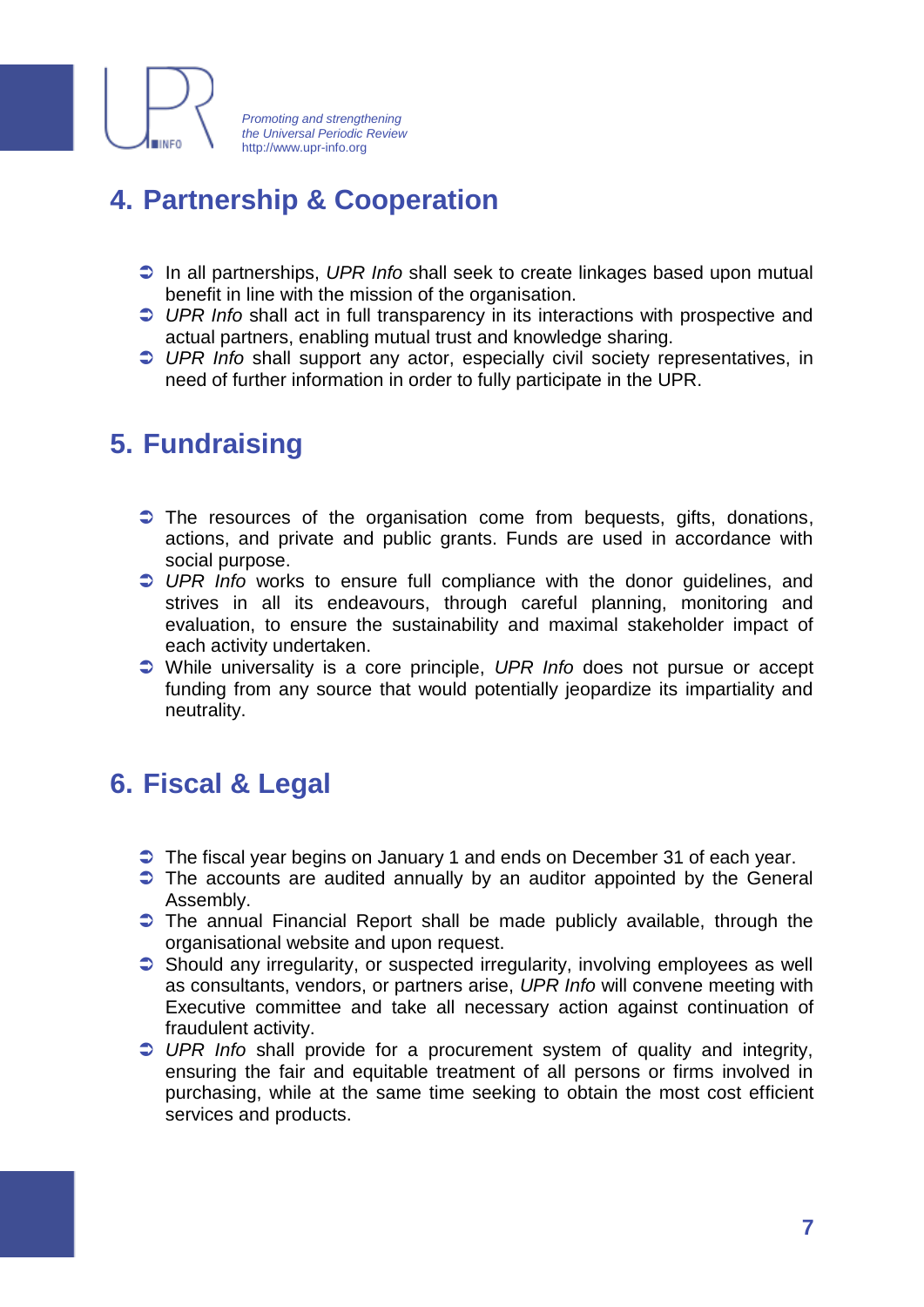

### **7. Public Communications**

- **■** UPR Info does not use any technology to individually identify the visitors of the website, nor does it provide information obtained to third parties or private organisations. *UPR Info* transparently explains the use of the "cookies" on its website.
- Guided by the value of transparency, *UPR Info* shall publish its Annual Report, as well as its Financial Report, online.
- **As a non-governmental and non-partisan organisation committed to** maintaining neutrality, *UPR Info* shall ensure the political impartiality of its messaging and formal correspondence.
- Committed to saving Earth resources, *UPR Info* shall mitigate its environmental footprint. It will notably print documents sparingly, as well as limit and compensate the impacts of flights abroad.